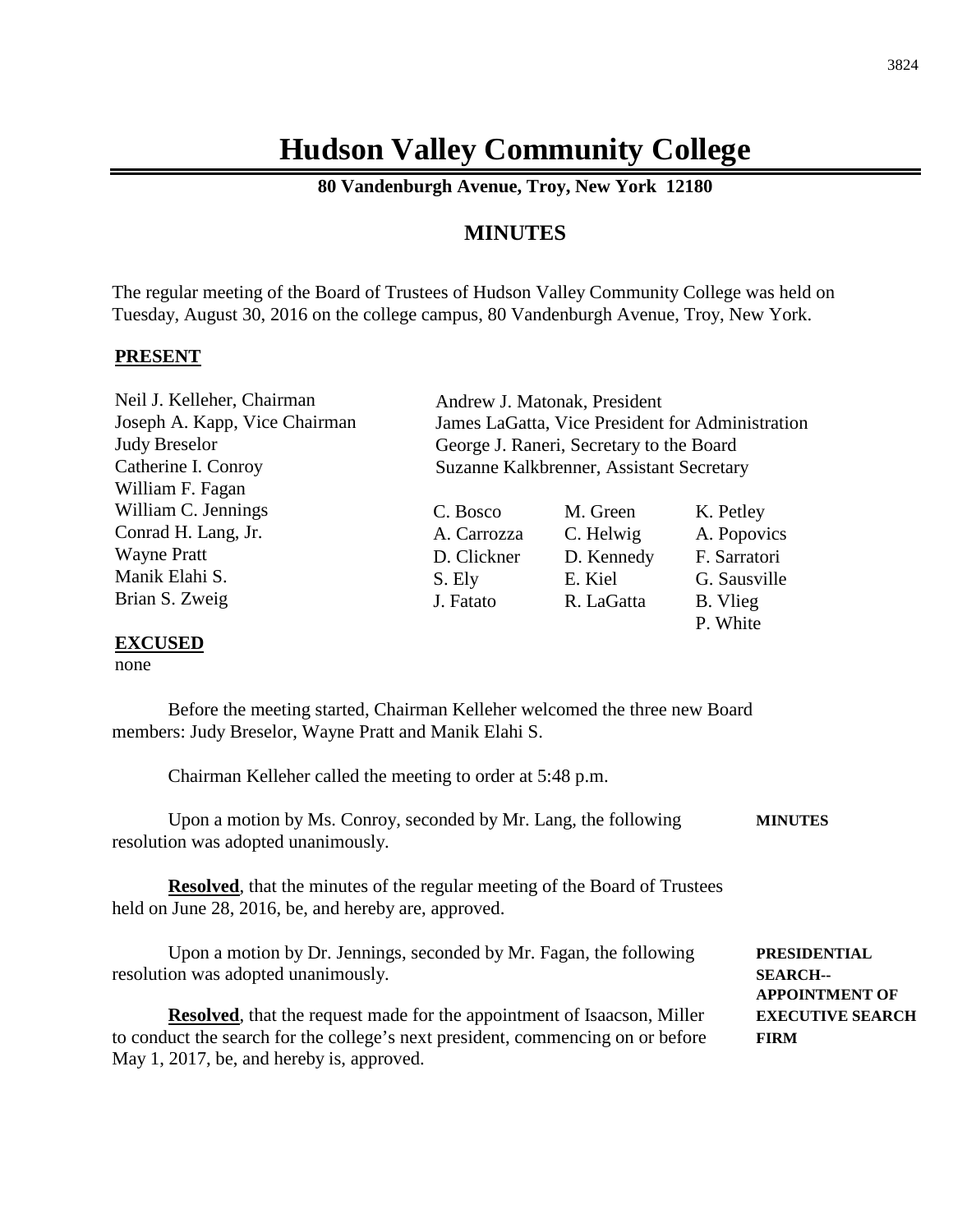| Upon a motion by Mr. Lang, seconded by Mr. Zweig, the       | <b>PREFERRED FI</b> |
|-------------------------------------------------------------|---------------------|
| following resolution was adopted, with Dr. Kapp abstaining. | <b>NAME POLICY</b>  |

**Resolved**, that the request for approval of the Preferred First Name Policy, as recommended by the President and College Legal Counsel, be, and hereby is, approved. The policy shall be implemented immediately and read as follows:

### **Preferred First Name Policy**

### 1.0 Purpose

In the spirit of acknowledging the diverse and inclusive philosophy of Hudson Valley Community College, and with the purpose of encouraging an environment for personal expression within community standards, Hudson Valley Community College recognizes the needs of students and employees who wish to be identified by a first name that differs from their legal name.

### 2.0 Persons Affected

All newly accepted and currently enrolled students and all employees of Hudson Valley Community College and its auxiliary enterprises.

### 3.0 Policy

The Hudson Valley Community College Preferred First Name Policy allows a student or an employee to officially notify the college of a preferred first name, and have this change reflected in on-campus communication systems, as long as the preferred first name is not used for purposes of misidentification, fraud or misrepresentation and that the preferred first name meets community standards (i.e. not profane, obscene, or derived from hate-speech; and conform to technical requirements). There are limits to where preferred first names will be reflected in college communications.

This policy is consistent with current Title IX federal law protecting students against discrimination based on gender identity and expression, and is best practice for supporting transgender and gender non-conforming members of college communities. This service is not limited to use by transgender and gender nonconforming students and employees, however, and is available to anyone who uses a preferred first name on a daily basis other than the legal/primary first name.

The preferred first name is used for internal communication and certain external communications (i.e. website staff bio pages, sports information). Internal applications for the use of approved first names include but may not be limited to: class rosters, advising lists and emails. The College is obligated to use the legal first name for many official records and reports, including but not limited to: all legal

# **PREFERRED FIRST**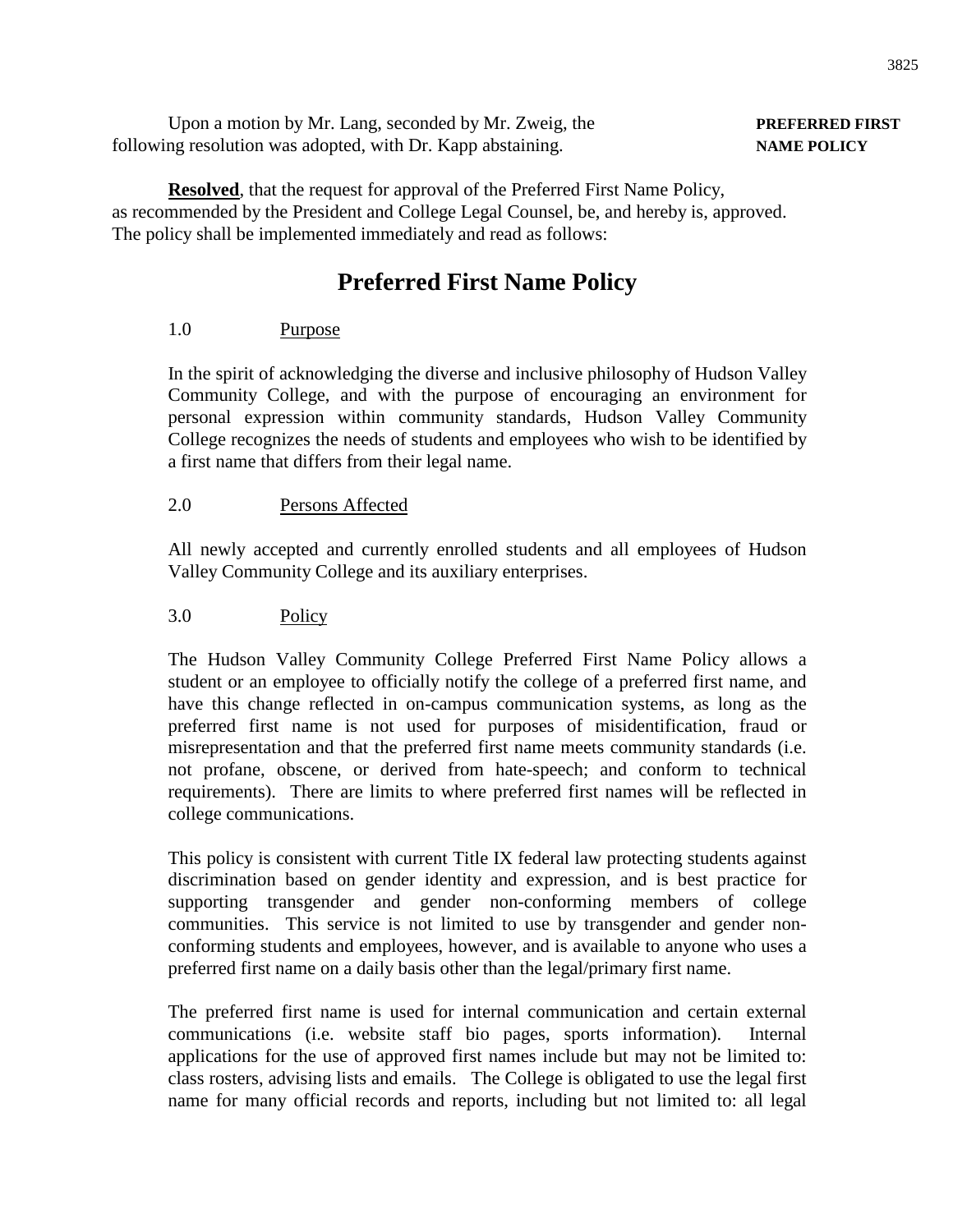documents and contracts, certain employment and payroll records, billing records, ID cards, financial aid documents, official transcripts, diploma, medical records, employee benefits records, expense reimbursements, travel and purchasing authorizations, enrollment reporting, external reporting or on any other document as required by law.

### 4.0 Procedure

Any student or employee who uses a name other than the legal first name, for any reason, is welcome to complete and submit a Preferred First Name Form to the appropriate office, as indicated on the form. The form is available on the college website.

### 5.0 Disclaimer

This policy does not form a contract of any kind and may be modified, changed, altered or rescinded at the discretion of Hudson Valley Community College. Inappropriate use of the preferred name, including but not limited to misrepresentation or attempting to avoid a legal obligation may be cause for denying a request or rescinding a previous preferred name application.

|    | <b>INFORMATION ITEMS</b>                                                                                                                                               | <b>INFORMATION</b>                |
|----|------------------------------------------------------------------------------------------------------------------------------------------------------------------------|-----------------------------------|
|    | The following information items were noted:                                                                                                                            | <b>ITEMS</b>                      |
| 1. | A. DEPARTMENT CHAIRPERSONS<br>School of Liberal Arts & Sciences<br>Antoinette Howard, Interim Department Chair,                                                        |                                   |
|    | Teacher Preparation,<br>f/t appt., eff. $8/29/16$                                                                                                                      | \$60,112/yr<br>$+$ \$8750 stipend |
|    | <b>B. FULL-TIME FACULTY</b>                                                                                                                                            |                                   |
| 1. | <b>School of Health Sciences</b><br>Sara Brown, Instructor,<br>Nursing,<br>f/t appt., eff. $8/29/16$                                                                   | \$48,981/yr                       |
|    | Neda Narkiewicz, Instructor,<br>Nursing,<br>f/t appt., eff. $8/29/16$                                                                                                  | \$48,981/yr                       |
|    | School of Liberal Arts and Sciences<br>Nestor Guardado, Instructor,<br>English, Foreign Languages and English as a Second Language,<br>f/t temp. appt., eff. $8/29/16$ | \$48,981/yr                       |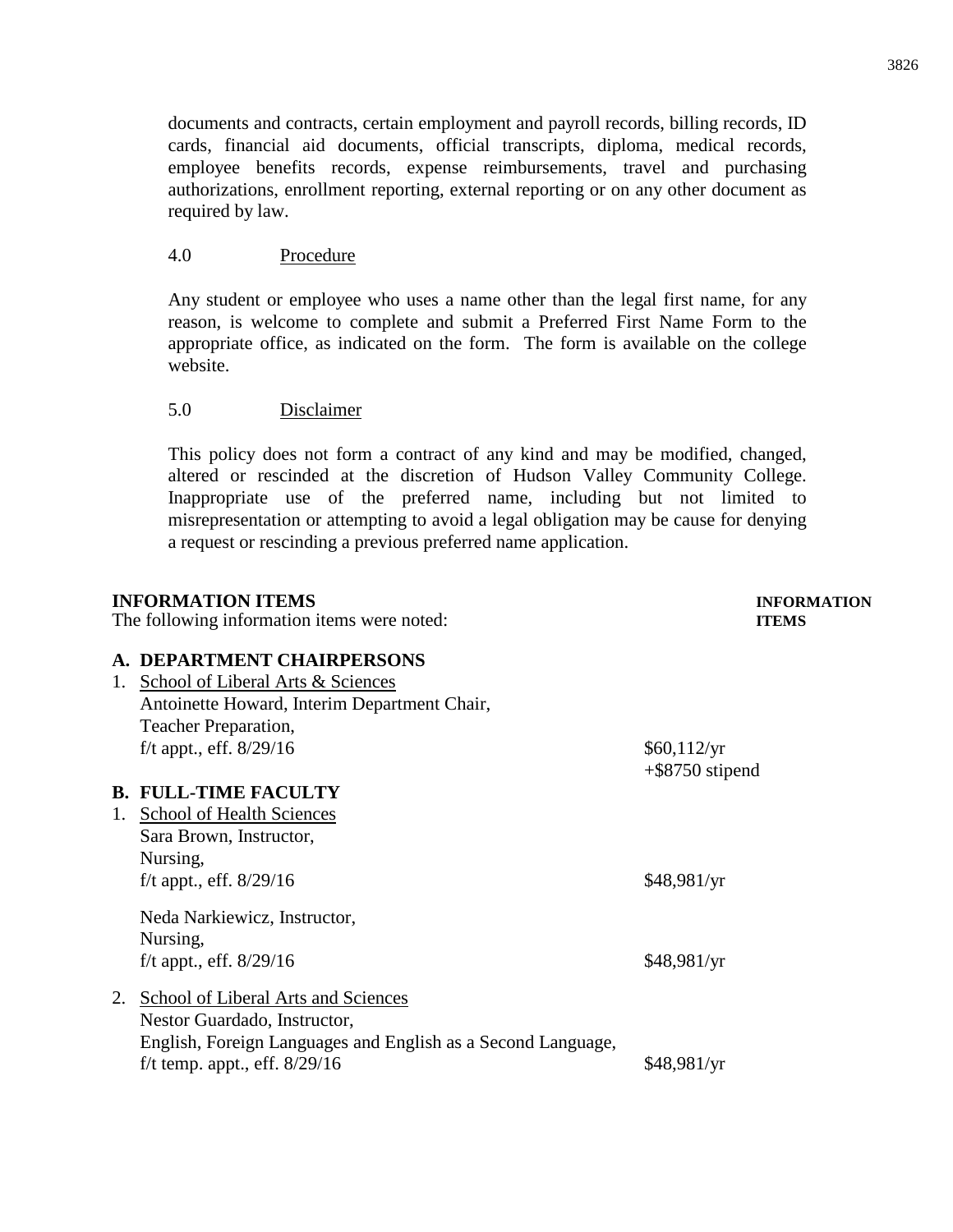|    | Justin Baker, Instructor,<br>Fine Arts, Theatre Arts & Digital Media,<br>f/t temp. appt, eff. $8/29/16$                                                                                                    | \$48,981/yr |
|----|------------------------------------------------------------------------------------------------------------------------------------------------------------------------------------------------------------|-------------|
|    | Benjamin Gleeksman, Instructor,<br>Fine Arts, Theatre Arts & Digital Media,<br>f/t temp. appt, eff. $8/29/16$                                                                                              | \$48,981/yr |
| 1. | C. FULL-TIME NON-TEACHING PROFESSIONALS<br><b>Enrollment Management &amp; Student Development</b><br>Alex Jurczynski, Head Baseball Coach,<br>Intercollegiate Athletics,<br>f/t temp. appt., eff. $8/1/16$ | \$6736/yr   |
|    | Brian Lewis, Assistant Football Coach,<br>Intercollegiate Athletics,<br>f/t temp. appt., eff. $8/1/16$                                                                                                     | \$2000/yr   |
|    | Dale Sprague, Assistant Football Coach,<br>Intercollegiate Athletics,<br>f/t temp. appt., eff. $8/1/16$                                                                                                    | \$4000/yr   |
|    | Alyssa Ruggeriero, Head Women's Golf Coach,<br>Intercollegiate Athletics,<br>f/t temp. appt., eff. $8/1/16$                                                                                                | \$3000/yr   |
| 2. | Finance<br>Katherine Davis, Technical Assistant,<br>Financial Aid,<br>f/t appt., eff. $7/25/16$ or thereafter                                                                                              | \$34,500/yr |
| 3. | <b>Technology, Institutional Assessment and Planning</b><br>Calvin Reedy, Systems & Network Specialist,<br><b>Information Technology Services,</b><br>f/t appt., eff. $8/17/16$ or thereafter              | \$50,000/yr |
| 1. | <b>D. PART-TIME FACULTY</b><br>Academic Affairs<br>Nicholas Purificato, Instructor,<br>Workforce Development,<br>$p/t$ appt., (non-credit), eff. $6/23/16$ or thereafter                                   | \$33.09/hr  |
|    | Jacquelyn Giacone, Instructor,<br>Workforce Development,<br>$p/t$ appt., (non-credit), eff. $6/23/16$ or thereafter                                                                                        | \$50.00/hr  |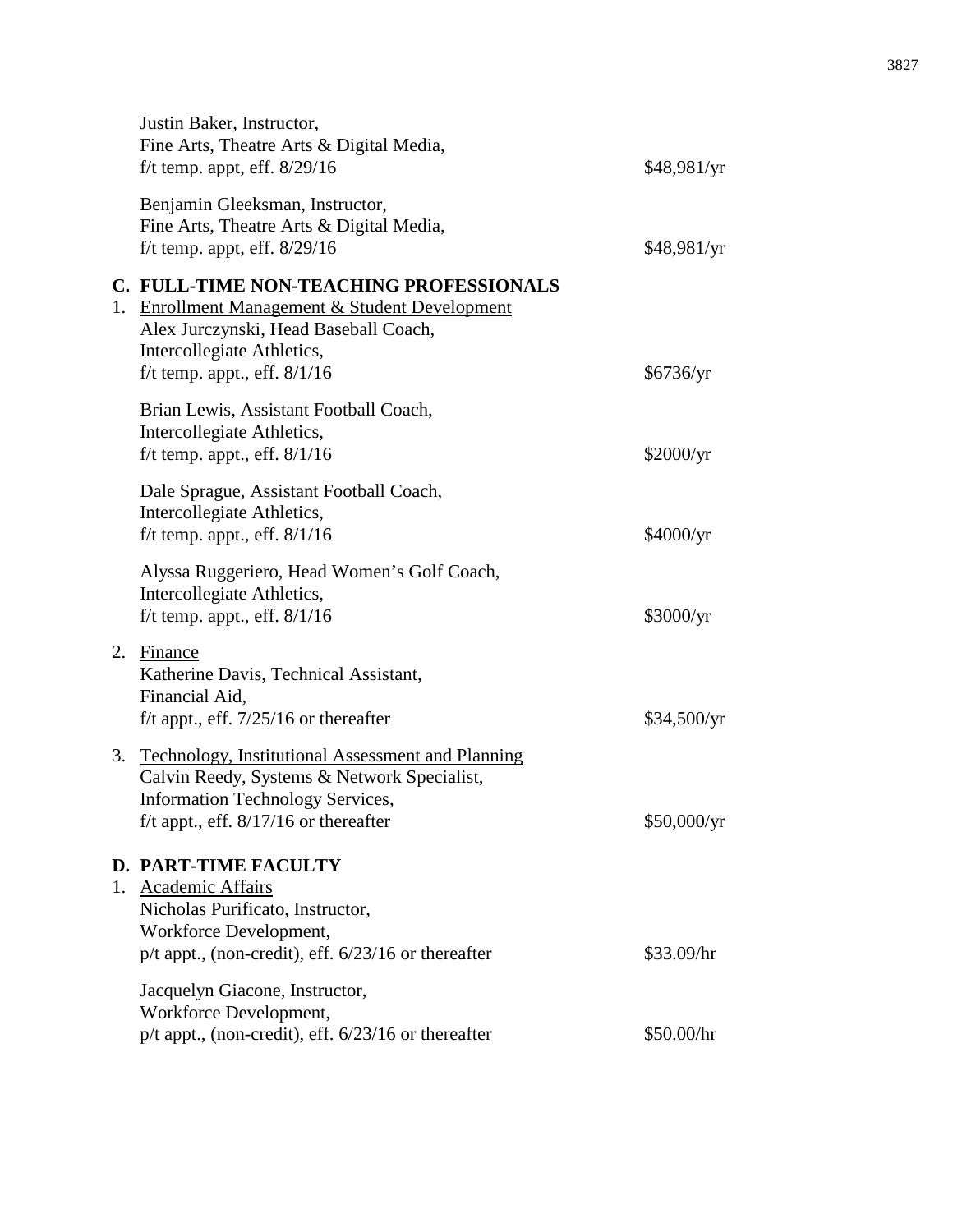|    | 2. Schools of Business & Engineering and Industrial Technologies<br>John N. Patterson III, Instructor,<br>Accounting, Entrepreneurship and Marketing (HS Model),<br>$p/t$ appt., eff. $8/31/15$ | \$0        |
|----|-------------------------------------------------------------------------------------------------------------------------------------------------------------------------------------------------|------------|
| 3. | <b>School of Health Sciences</b><br>Stacey Medick, Instructor,<br>Medical Imaging,<br>p/t appt., eff. 8/29/16                                                                                   | \$1113/sch |
|    | Kimberly Nuzzi, Instructor,<br>Medical Imaging,<br>p/t appt., eff. 8/29/16                                                                                                                      | \$1113/sch |
|    | Matthew Shorter, Instructor,<br>Medical Imaging, p/t appt.,<br>eff. 8/29/16                                                                                                                     | \$1113/sch |
| 4. | <b>School of Liberal Arts &amp; Sciences</b><br>Alberto Guzman, Instructor,<br>Chemical Dependency Counseling,<br>p/t appt., eff. 8/29/16                                                       | \$1113/sch |
|    | Paul Charbel, Instructor,<br>English, Foreign Languages and English as a Second Language,<br>p/t appt., eff. 8/29/16                                                                            | \$1113/sch |
|    | Alex Harnos, Instructor,<br>History, Philosophy & Social Sciences,<br>p/t appt., eff. 8/29/16                                                                                                   | \$1113/sch |
|    | Monica Bill Hughes, Instructor,<br>Fine Arts, Theatre Arts & Digital Media,<br>p/t appt., eff. 8/29/16                                                                                          | \$1113/sch |
|    | Ryan Clow, Instructor,<br>Fine Arts, Theatre Arts & Digital Media (Shelf),<br>p/t appt., eff. 8/29/16                                                                                           | \$1113/sch |
|    | Madison LaVallee, Instructor,<br>Fine Arts, Theatre Arts & Digital Media (Shelf),<br>p/t appt., eff. 8/29/16                                                                                    | \$1113/sch |
|    | Julie Pamkowski, Instructor,<br>Fine Arts, Theatre Arts & Digital Media (Shelf),<br>p/t appt., eff. 8/29/16                                                                                     | \$1113/sch |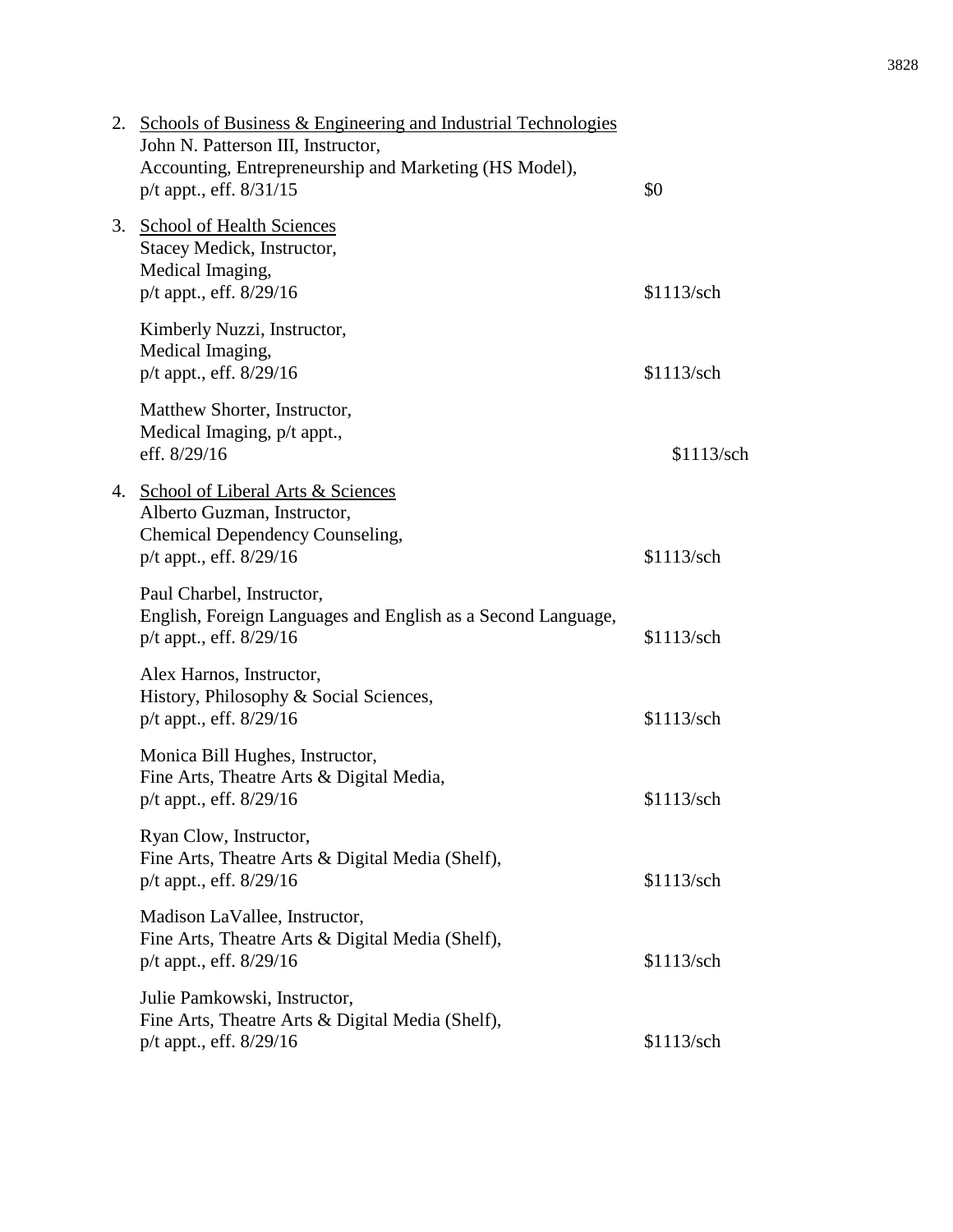|    | Dana Zeppieri, Instructor,<br>History, Philosophy and Social Sciences (HS Model),<br>$p/t$ appt., eff. $8/29/16$                                     | \$0        |
|----|------------------------------------------------------------------------------------------------------------------------------------------------------|------------|
|    | Michael Perazzelli, Instructor,<br>Human Services,<br>p/t appt., eff. 8/29/16                                                                        | \$1113/sch |
|    | Maria O'Connor, Instructor,<br>Human Services,<br>p/t appt., eff. 8/29/16                                                                            | \$1113/sch |
|    | Maureen Rotondi, Instructor,<br>Human Services,<br>p/t appt., eff. 8/29/16                                                                           | \$1113/sch |
|    | Terry Peters, Instructor,<br>Mathematics and Engineering Science (HS Model),<br>p/t appt., eff. 8/29/16                                              | \$0        |
|    | Scott Monuteaux, Instructor,<br>Mathematics and Engineering Science (HS Model),<br>$p/t$ appt., eff. $8/29/16$                                       | \$0        |
|    | Carla Gleason, Instructor,<br>Teacher Preparation (Shelf),<br>p/t appt., eff. 8/29/16                                                                | \$1113/sch |
|    | Stephanie Peters, Instructor,<br>Teacher Preparation (Shelf),<br>p/t appt., eff. 8/29/16                                                             | \$1113/sch |
|    | Kelly Quinn, Instructor,<br>Teacher Preparation,<br>p/t appt., eff. 8/29/16                                                                          | \$1113/sch |
|    | Tammy Schillinger, Instructor,<br>Teacher Preparation (Shelf),<br>p/t appt., eff. 8/29/16                                                            | \$1113/sch |
| Е. | <b>PART-TIME NON-TEACHING PROFESSIONALS</b>                                                                                                          |            |
| 1. | Academic Affairs<br>Naomi Mereday, Camp Counselor,<br>Community and Professional Education (Kids on Campus Programs),<br>$p/t$ appt., eff. $6/27/16$ | \$9.00/hr  |
|    | Paul Commisso, Camp Counselor,<br>Community and Professional Education (Kids on Campus Programs),<br>p/t appt., eff. 6/27/16                         | \$9.00/hr  |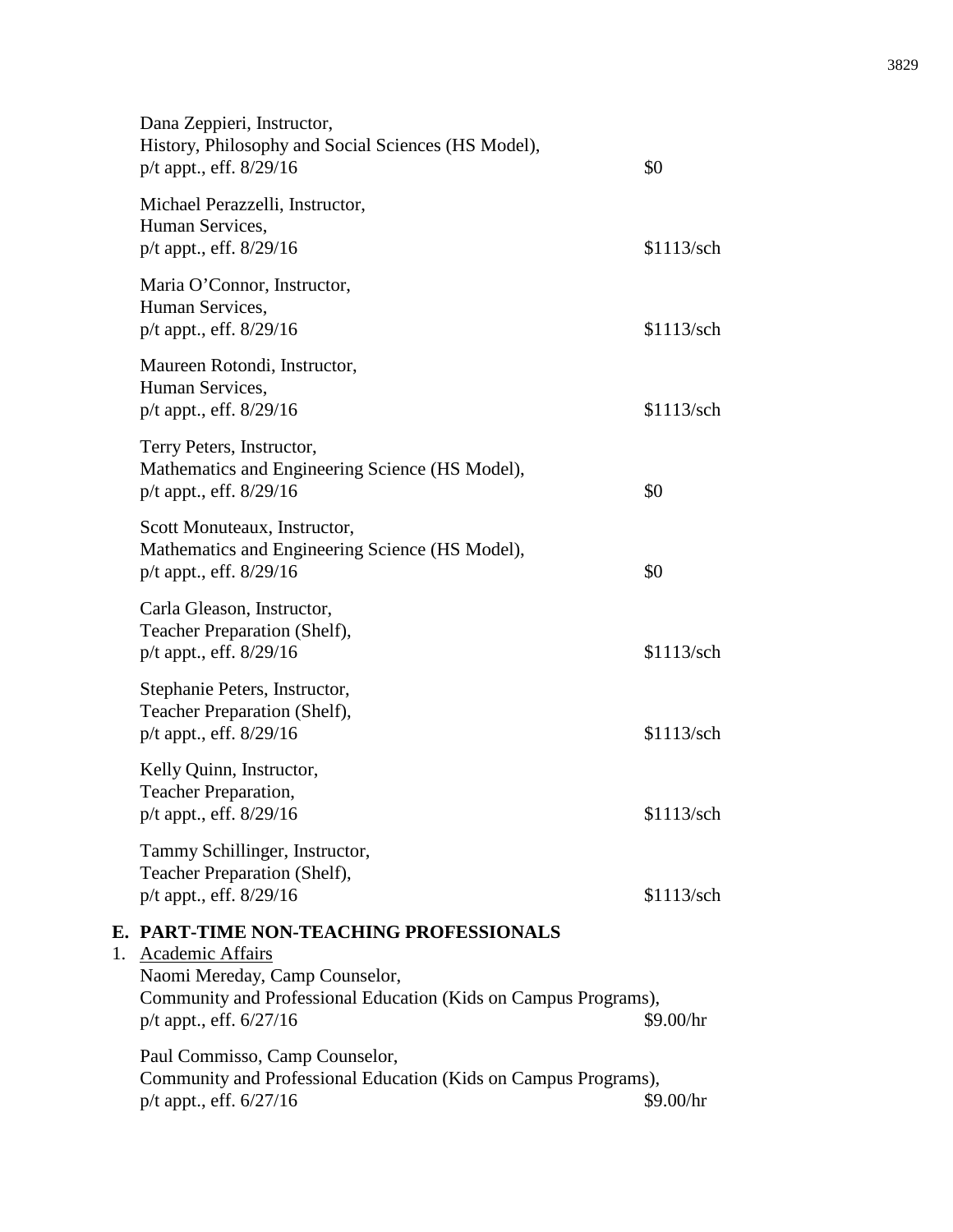|    | Denise Potenza, Advising Specialist,<br>Continuing Education,<br>$p/t$ appt., eff. $8/1/16$ or thereafter                                                             | \$30.00/hr   |
|----|-----------------------------------------------------------------------------------------------------------------------------------------------------------------------|--------------|
| 2. | <b>Enrollment Management and Student Development</b><br>Charles Dambrocia, Athletic Trainer,<br>Intercollegiate Athletics,<br>$p/t$ appt., eff. 7/26/16 or thereafter | \$30.00/hr   |
|    | Kenneth Hoefs, Athletic Trainer,<br>Intercollegiate Athletics,<br>$p/t$ appt., eff. 7/26/16 or thereafter                                                             | \$30.00/hr   |
|    | Jason Jones, Athletic Trainer,<br>Intercollegiate Athletics,<br>$p/t$ appt., eff. 7/26/16 or thereafter                                                               | \$30.00/hr   |
|    | Kiera Kenyon, Athletic Trainer,<br>Intercollegiate Athletics,<br>$p/t$ appt., eff. 7/26/16 or thereafter                                                              | \$30.00/hr   |
|    | Helen Lawry, Athletic Trainer,<br>Intercollegiate Athletics,<br>p/t appt., eff. 7/26/16 or thereafter                                                                 | \$30.00/hr   |
|    | Patrick Mars, Athletic Trainer,<br>Intercollegiate Athletics,<br>$p/t$ appt., eff. 7/26/16 or thereafter                                                              | \$30.00/hr   |
|    | Katherine Rainville, Athletic Trainer,<br>Intercollegiate Athletics,<br>$p/t$ appt., eff. 7/26/16 or thereafter                                                       | \$30.00/hr   |
|    | Kevin Tarpey, Athletic Trainer,<br>Intercollegiate Athletics,<br>$p/t$ appt., eff. 7/26/16 or thereafter                                                              | \$30.00/hr   |
|    | <b>F. CLASSIFIED STAFF</b><br>1. Administration<br>James Carras, Motor Equipment Operator Light,<br>Physical Plant,<br>f/t appt., eff. 6/20/16                        | \$13.5299/hr |
|    | John Keyoskey, Motor Equipment Operator Light,<br>Physical Plant,<br>$f/t$ appt., eff. $8/19$ or thereafter                                                           | \$13.5299/hr |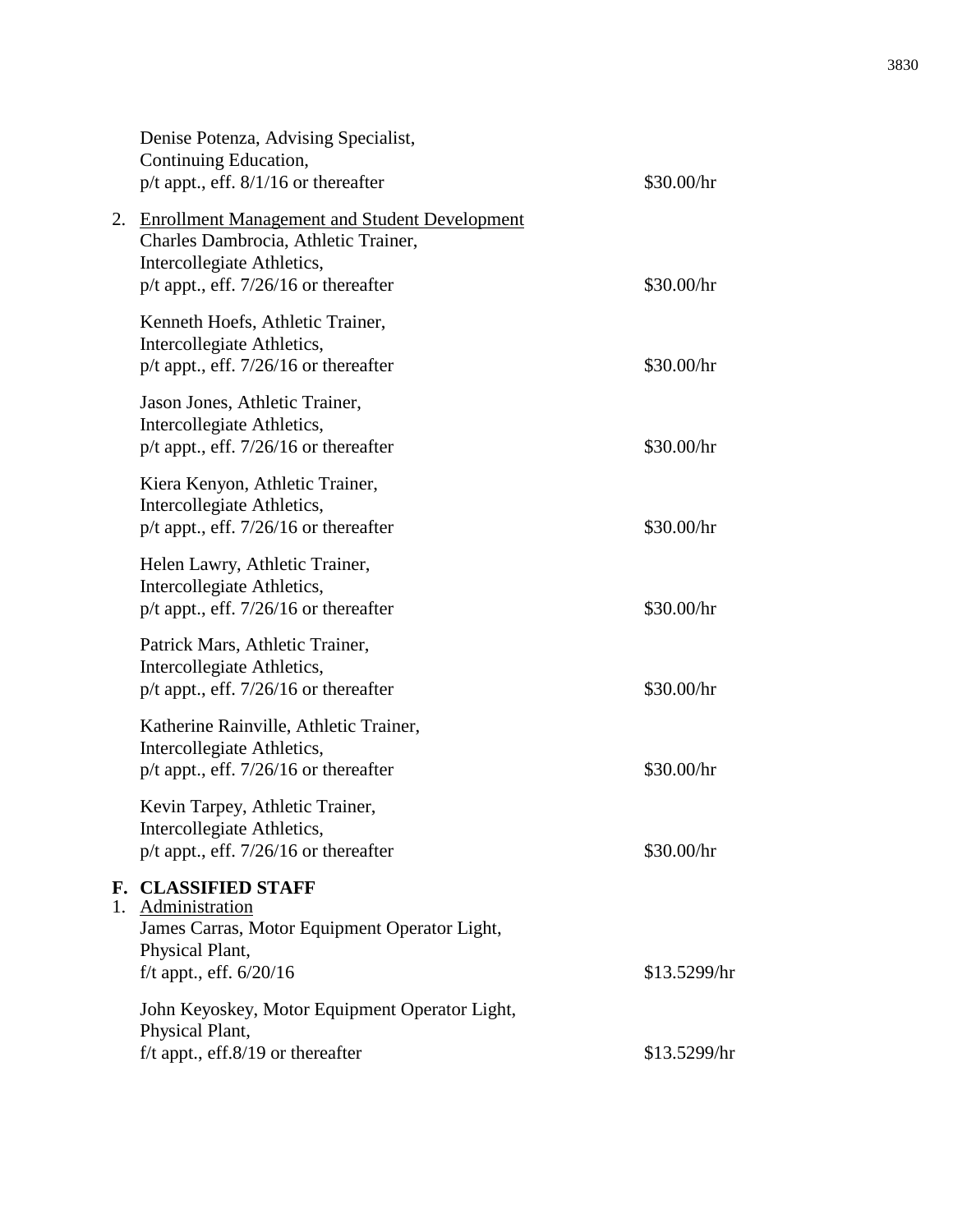Joshua King, Custodial Worker, Physical Plant, f/t appt., eff.  $6/22/16$  \$12.5907/hr

### **G. UNPAID LEAVES OF ABSENCE**

- 1. Mollie DeFont, Advising Specialist, School of Business, eff. 9/1/16 1/1/17 (FMLA)
- 2. Sara Donnelly, Counselor, Center for Careers & Transfer, eff. 9/16/16 12/1/16 (FMLA)

### **H. RESIGNATIONS**

- 1. John Bolt, Assistant Football Coach, Intercollegiate Athletics, eff. 7/17/16
- 2. Karim Cruz-Neal, ATTAIN Instructional Technology Coordinator, E.O.C., eff. 8/5/16
- 3. Marlo Daniels, Academic Coach, Center of Academic Engagement, eff. 7/22/16
- 4. Jeff Leahey, Assistant Football Coach, Intercollegiate Athletics, eff.7/1/16
- 5. Annie Macaluso, Coordinator for Placement Testing, Center for Access and Assistive Technology, eff. 7/22/16
- 6. Justin Newton, Senior Clerk, Admissions, eff. 8/26/16
- 7. Kristan Pelletier, Director of Athletics, Enrollment Management & Student Development, eff. 9/1/16
- 8. Denise Potenza, Head Women's Tennis Coach, Intercollegiate Athletics, eff. 9/1/16
- 9. Courtney Pulver, Technical Assistant, Testing Office, Orientation & Retention, Instructional Support Services & Retention, eff. 8/10/16

### **I. RETIREMENTS**

- 1. Joel R. Fatato, Vice President for Finance, eff. 3/31/17
- 2. James J. LaGatta, Vice President for Administration, eff. 2/17/17
- 3. Barbara LaMarche, Assistant Professor, Computing and Information Sciences, eff. 8/19/16
- 4. Andrew J. Matonak, President, eff. 8/31/18
- 5. Ann Marie Mone, Coordinator of Employment Services, E.O.C., eff. 9/30/16
- 6. Richard Spence, Coordinator of Student Services, E.O.C., eff. 9/30/16
- 7. Luke Shea, Principal Stores Clerk, Physical Plant, eff. 7/29/16
- 8. John Tibbetts, Director of Human Resources, Administration, eff. 9/3/16
- 9. Lindsey Watson, Senior Media Specialist, Instructional Support Services & Retention, eff. 9/2/16

### **J. ADVISORY COMMITTEE APPOINTMENTS**

- 1. Advanced Manufacturing David W. Dussault Ryan Lombardo
- 2. Computing and Information Sciences Jennifer Barber
- 3. Human Services and Chemical Dependency Counseling Brigette Hartman-DeCenzo, LCSW